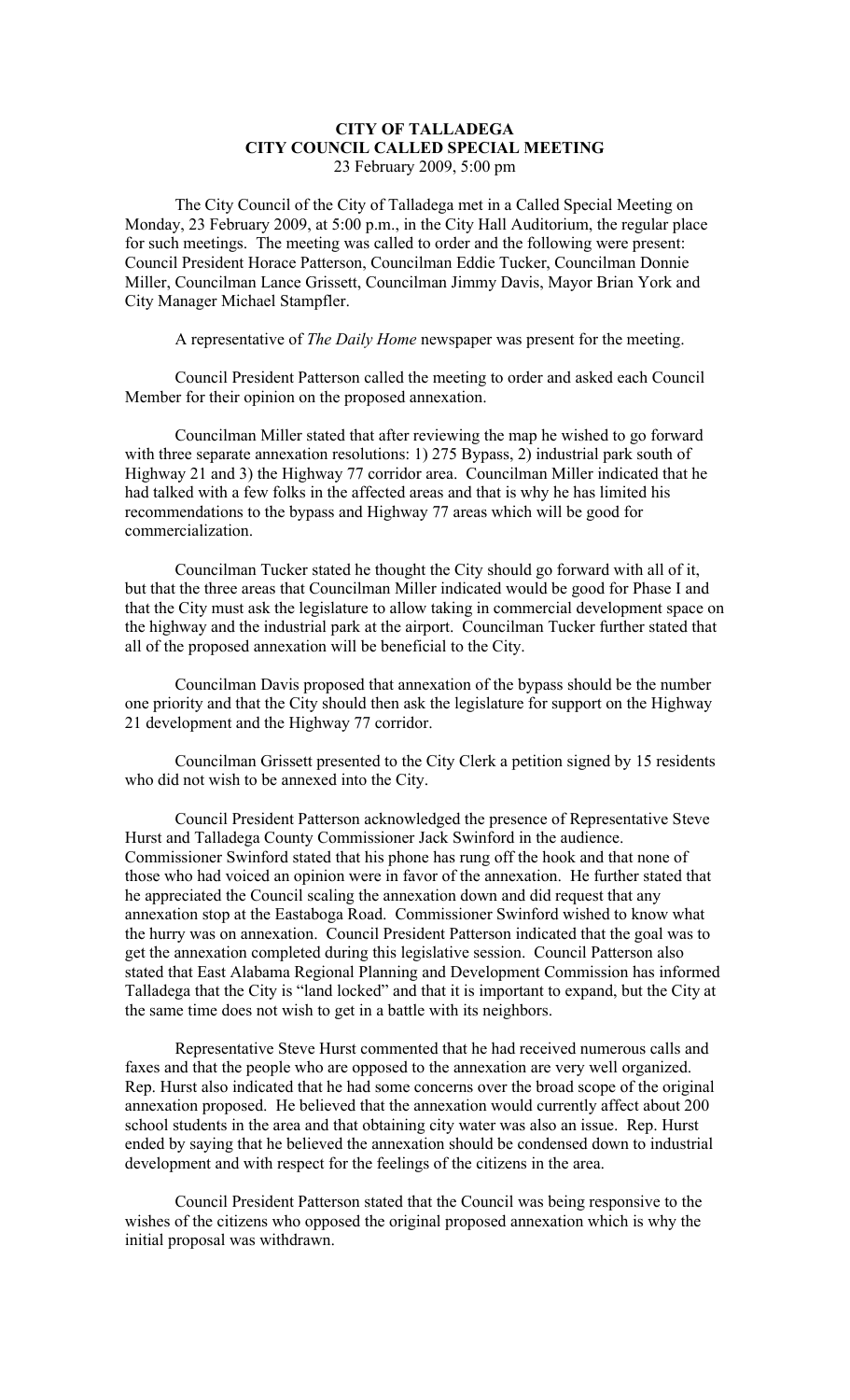Councilman Grissett stated that he has been pro-annexation from day one and that the City is not after people's children and their farms, but after the commercial and industrial areas. Councilman Grissett made a motion to table the annexation proposal. There was no second.

There was further discussion on what should be included in the annexation and discussing this with the local legislative delegation to determine what would have the best chance of passage. The general consensus of the Council was to proceed with annexation of the bypass, the industrial park area and Highway 77 corridor. Representative Steve Hurst informed the Council that annexation proposal must be advertised for four weeks before being presented to the legislature whose last day in session is May 18<sup>th</sup>.

Manager Stampfler presented the Council with the City attorney's opinion concerning annexation of the Coosa River Storage Annex Property. Council President Patterson stated that he was initially under the impression that the City was to receive an opportunity to present a detailed plan to the federal office in charge of awarding the property. President Patterson further stated that it does appear that it is not in the City's best interest to spend \$11,000 for a professionally prepared master plan for the Coosa River Storage Annex Property at this time. Manager Stampfler stated that the City had today received a copy of the letter from Mr. Huie to Mr. Wayne Hall, Talladega County Administrator, and quoted the following:

*"Dear Mr. Hall: By this time, we had hoped that the Talladega County Commission would have provided a draft transfer deed for our review. As we directed in our letter of January 27, 2009, Talladega County was to prepare a deed to transfer the 2,832-acre Coosa River Storage Annex to the City of Lincoln. Three examples of recently-approved transfer deeds were included with our letter to assist you in this task. Because we have not heard from you, we believed that it had become necessary to initiate an involuntary reversion of the subject property, and started proceedings with the assistance of our Regional Solicitor. Reversion to the Grantor (United States of America) is included on page 2 as Condition No. 1 in the Quitclaim Deed to Talladega County, dated September 15, 2003. In our letter of May 16, 2008, to the Honorable Kelvin Cunningham, Chairman of the Talladega County Commission, we notified the County that we were placing the property in a noncompliance, subject to reversion status. After five years of County ownership, there was no County action to follow the approved Program of Utilization and development schedule, and thus, there was no public park and recreation use of the property. Since that letter was issued, we are not aware that there has been any further attempt by Talladega County to develop this property for public park and public recreation use. On January 27, 2009, we approved the application from the City of Lincoln and requested your cooperation in the transfer. Unless we hear from you by February 25, 2009, that Talladega County will voluntarily transfer the subject property to the City of Lincoln, involuntary reversion proceedings will continue. We regret that we must take this action, but the public's recreational needs are not being met by delaying this transfer any longer."*

Consensus of the Council was that the matter of obtaining the Coosa River Storage Annex Property was not closed.

City Manager Stampfler announced that tomorrow is the City's Arbor Day celebration. Manager Stampfler also informed the Council that he would be out of town February 25-27 with the local Chamber of Commerce delegation to Washington DC to discuss pending grant applications with both of Alabama's U.S. Senators.

Councilman Tucker asked a hypothetical question concerning employees at the Water Department and their retirement options if the Water Department were to be privatized. Council President Patterson stated that if and when the Water Department issue comes before the Council it will be discussed at that meeting and all questions will be answered. Manager Stampfler stated that there are many different options to help the City get through the current financial situations and that a whole lot of options that may or may not work are being considered but would not be coming forward any time soon.